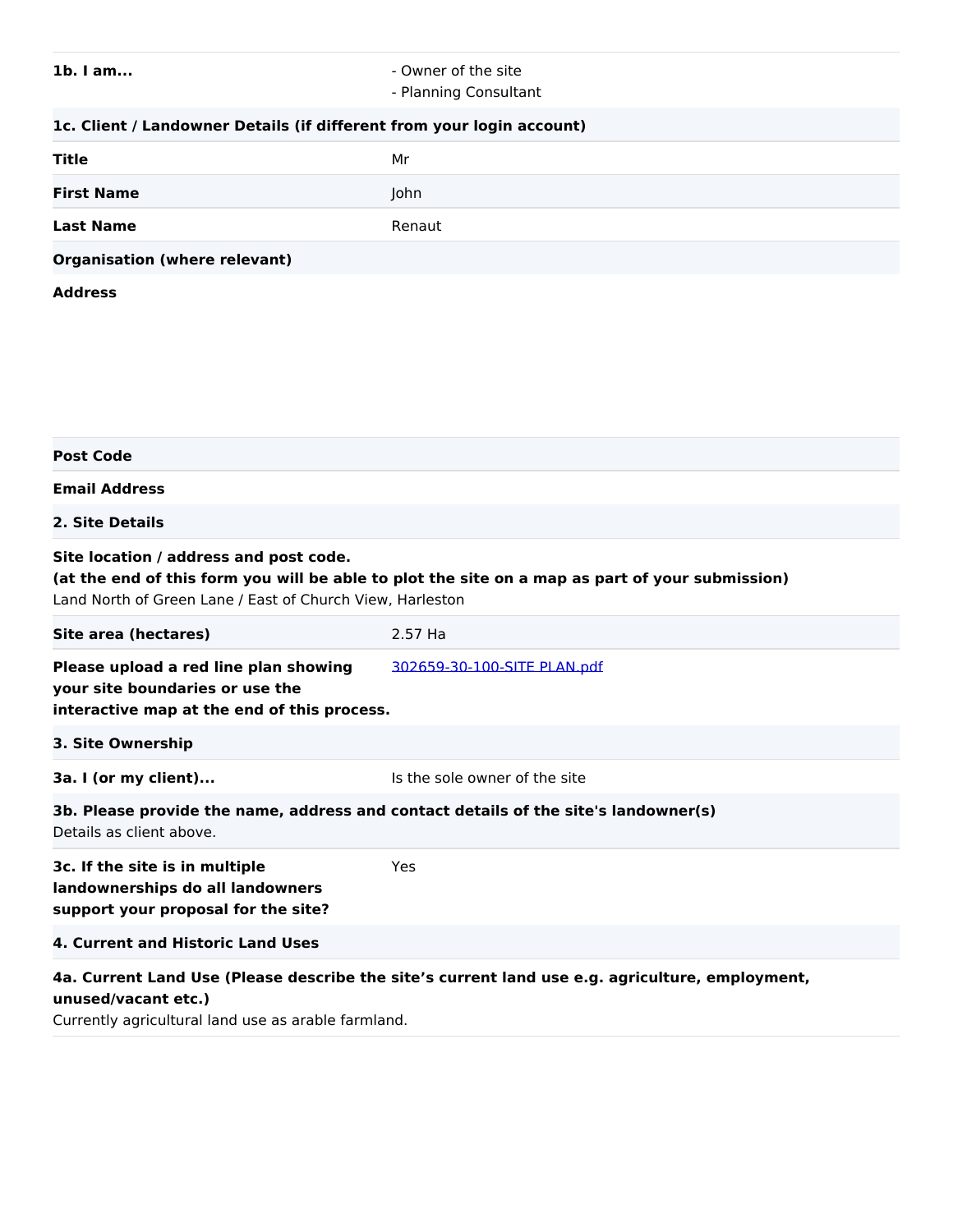**4c. Describe any previous uses of the site. (please provide details of any relevant historic planning applications, including application numbers if known)**

No

Historically used for agricultural purposes.

#### **5. Proposed Future Uses**

#### **5a. Please provide a short description of the development or land use you proposed (if you are proposing a site to be designated as local green space please go directly to question 6)**

Proposed residential development of 65 dwellings including both market and affordable housing providing a density of 25.3 dph.

| <b>5b. Which of the following use or uses are</b> - Market Housing |                      |
|--------------------------------------------------------------------|----------------------|
| you proposing?                                                     | - Affordable Housing |
|                                                                    | - Public Open Space  |

### **5c. Please provide further details of your proposal, including details on number of houses and proposed floorspace of commercial buildings etc.**

Residential development of 65 dwellings including both market and affordable housing providing and mix of size, type and tenure. Dwellings to comprise a mix of single and two storey dwellings and 2, 3, 4 and 5 bedroom dwellings.

#### **5d. Please describe any benefits to the Local Area that the development of the site could provide.**

The residential development of this scale would seek to address local housing need in the town and surrounding parish of Harleston. Harleston is identified within the Joint Core Strategy as a main town with services including employment sites, various shops, GP surgery, leisure centre, school and various other community assets. The proposed development of this scale would help provide for the growth necessary for Harleston as a main town which boasts a variety of employment, leisure and community services and facilities in the town. There would also be very significant social and economic benefits to the town, the community and local businesses through supporting the local services and facilities, whilst also being of sufficient scale to provide affordable housing. Its siting between the main bulk of the town and the A143 would ensure there would be no significant harm to the character and appearance of the surrounding landscape and open countryside.

In particular, support and increased demand for places at the nearby Harleston CEVA Primary School, and increased household spend in the various local businesses and facilities in Harleston and surrounding villages. In particular, the nearby shops, cafes, restaurants, public house within walking distance in the centre of Harleston. Increased demand for local bus services through the town would assist in their ongoing viability and sustainability. Subsequent economic multiplier effects of additional household spend being recirculated through the local economy on other services and facilities, for maintenance, building, gardening, childcare, cleaning. The generation of labour in the short term through construction and in the longer term through generating additional need for services in the area, builders, plumbers, gardeners childminders etc. Socially the proposals would provide for increased housing supply, and offer a mix of type, size and tenure of dwellings addressing the local need for housing.

#### **6. Local Green Space**

If you are proposing a site to be designated as Local Green Space please complete the following questions. These questions do not need to be completed if you are not proposing a site as Local Green Space. Please consult the guidance notes for an explanation of Local Green Space Designations.

#### **7. Site Features and Constraints**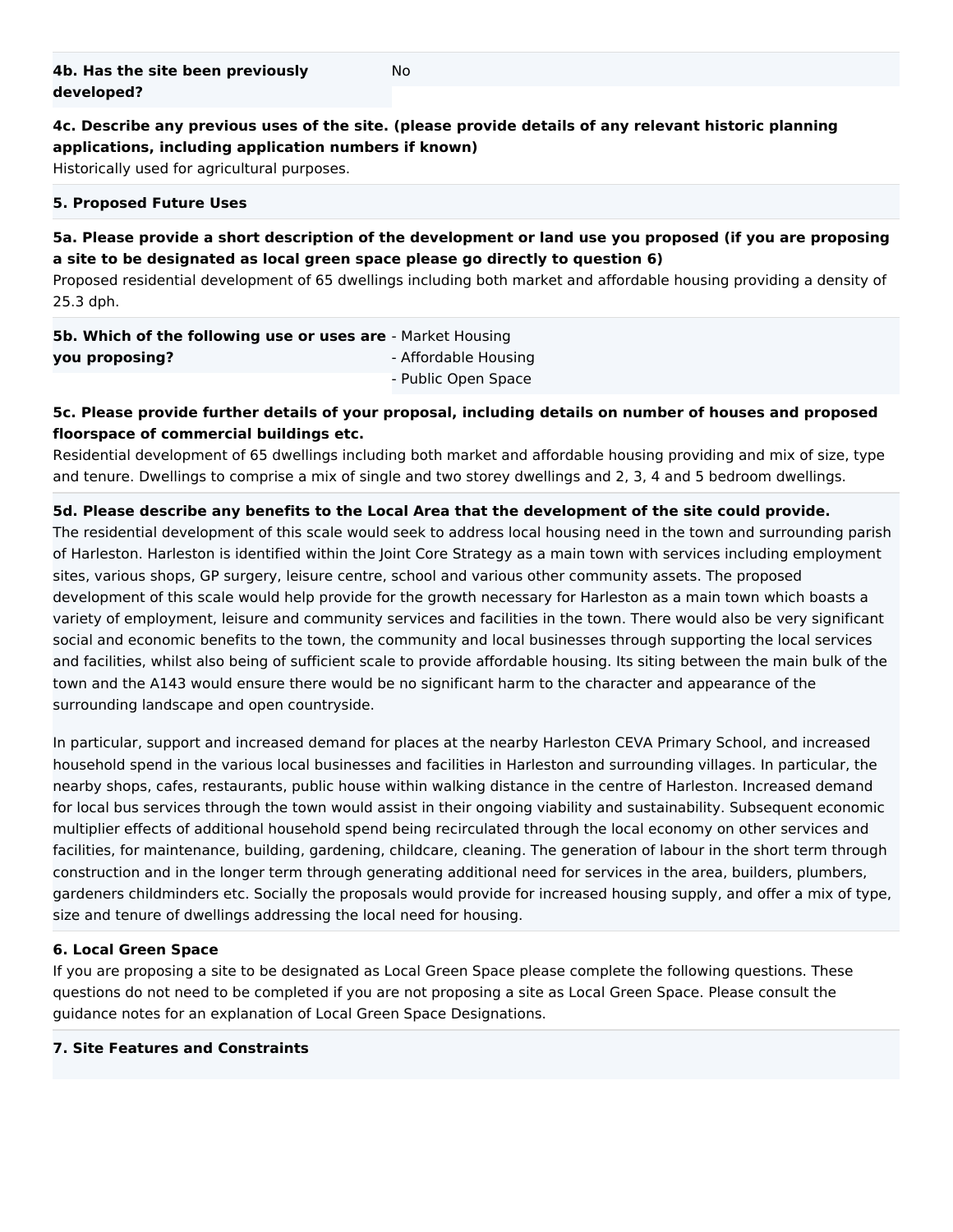## **7a. Site Access: Is there a current means of access to the site from the public highway, does this access need to be improved before development can take place and are there any public rights of way that cross or adjoin the site?**

New vehicular accesses can be provided on to a widened section of Green Lane that bounds the southern boundary of the site. A section of Green Lane (approximately 50 metres in length) would need to widened as a continuation of the existing carriageway and footpath eastwards. Potential access point has been shown on the submitted plan. The necessary carriageway widening and visibility splays could be provided within the site owners or Highway Authority's control appropriate for the associated speed restricted zone in each case.

### **7b. Topography: Are there any slopes or significant changes of in levels that could affect the development of the site?**

The site is part of an open undulating expanse of fields that slopes upwards towards the northeast to the A143. The more prominent area alongside the A143 have been avoided and not included in this site submission but remain in the same ownership and available if required. Not a constraint on development.

### **7c. Ground Conditions: Are ground conditions on the site stable? Are there potential ground contamination issues?**

The site is an open field with no known stability issues. The site has historically been used for agriculture as open arable land and therefore no known contamination issues.

### **7d. Flood Risk: Is the site liable to river, ground water or surface water flooding and if so what is the nature, source and frequency of the flooding?**

The site is not located within Flood Zones 2 and 3. The vast majority of the site is at very low risk (less than 0.1% chance) of surface water flooding. An area arcing across the north and east boundaries is identified as being at low risk (between 0.1% and 1% chance) of surface water flooding as identified on the Environment Agency flood risk maps. Part of ditch network also runs along the northern boundary then runs south dividing the site roughly in half. However, these features can be designed into the scheme, with on site landscape open space and replacement tree planting located in these areas. There is nothing to indicate that a relatively standard approach to landscaping and SUDS techniques would not be able to mitigate for any potential off-site impacts of development and minimise risk on site.

### **7e. Legal Issues: Is there land in third party ownership, or access rights, which must be acquired to develop the site, do any restrictive covenants exist, are there any existing tenancies?** There are no known legal issues.

## **7f. Environmental Issues: Is the site located next to a watercourse or mature woodland, are there any significant trees or hedgerows crossing or bordering the site are there any known features of ecological or geological importance on or adjacent to the site?**

The site does not contain and is not within any statutory or non-statutorily protected sites. Nor does the site contain any priority habitats. The site is also not adjacent to or within close proximity to any statutorily and non-statutorily protected sites. The site is currently a cultivated arable field and has limited flora and does not comprise an important or protected habitat. Development offers the opportunity to introduce more varied habitats and wildlife. The site would not impact on any important or sensitive landscape or areas of public open space.

### **7g. Heritage Issues: Are there any listed buildings, Conservation Areas, Historic Parklands or Schedules Monuments on the site or nearby? If so, how might the site's development affect them?**

The site does not include any designated or undesignated heritage assets and nor are there any heritage assets adjacent to or in close proximity to the site. The nearest heritage assets are located along Redenhall Road in excess of 350 metres to the northwest and a cluster further southwest along The Thoroughfare in the historic centre of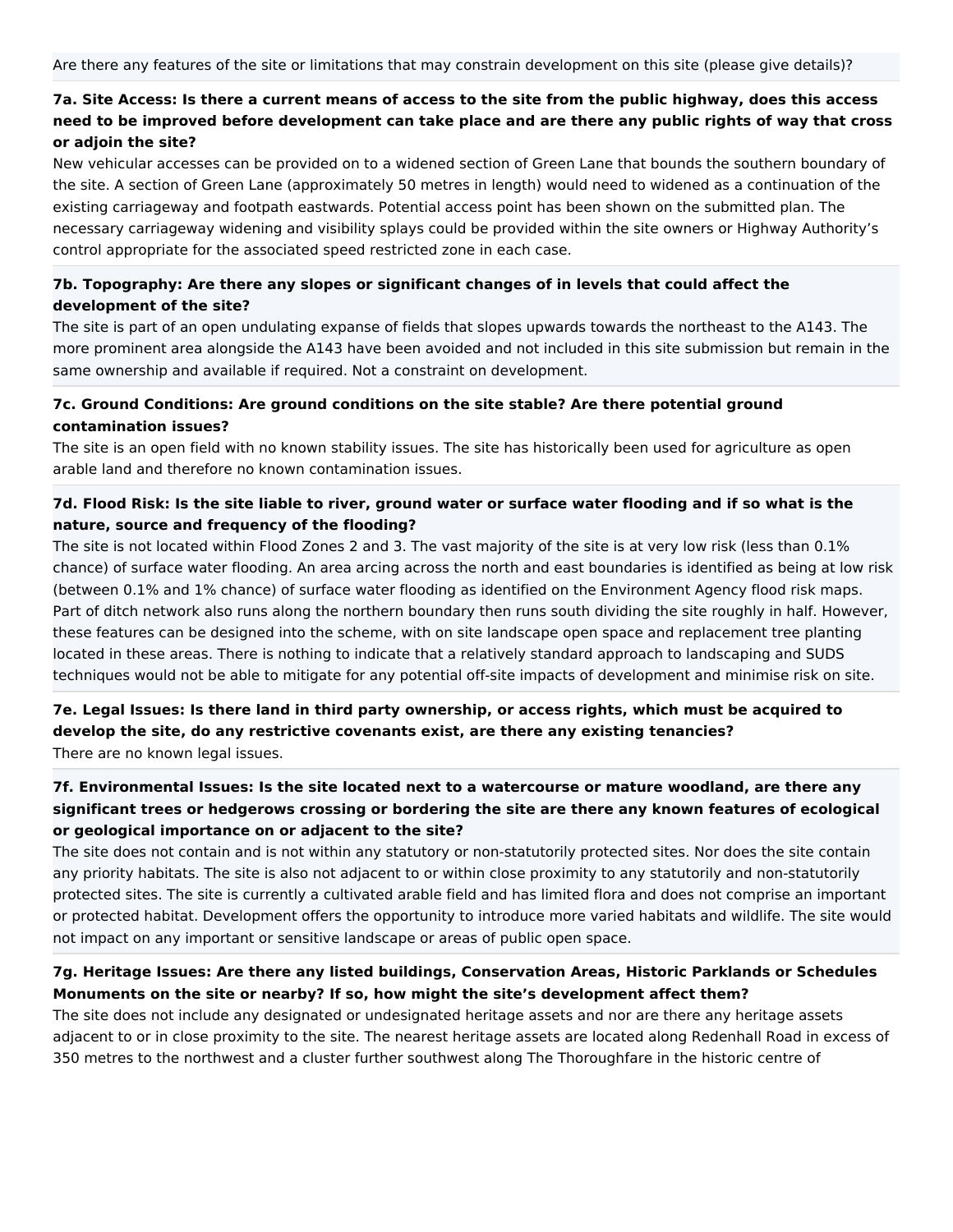Harleston. Given the intervening built form of the town and the separation distance of the site these would not be a constraint on development of the site proposed.

## **7h. Neighbouring Uses: What are the neighbouring uses and will either the proposed use or neighbouring uses have any implications?**

Residential properties are located immediately to the west and northwest of the site. Open arable fields border the site to the north, south and east. The A143 runs roughly north to south approximately 110 metres to the east. A public right of way runs north to south along the western boundary of the site.

### **7i. Existing uses and Buildings: are there any existing buildings or uses that need to be relocated before the site can be developed.**

The site comprises clear and open fields last used for agricultural purposes. No buildings or structures to be removed.

**8. Utilities**

### **8a. Which of the following are likely to be readily available to service the site and enable its development? Please provide details where possible.**

| <b>Mains water supply</b> | Yes        |  |
|---------------------------|------------|--|
| <b>Mains sewerage</b>     | <b>Yes</b> |  |
| <b>Electricity supply</b> | Yes        |  |
| <b>Gas supply</b>         | No         |  |
| <b>Public highway</b>     | <b>Yes</b> |  |
| <b>Broadband internet</b> | <b>Yes</b> |  |
| 9. Availability           |            |  |

# **9a. Please indicate when the site could be made available for the land use or development proposed.**

#### Immediately

### **9b. Please give reasons for the answer given above.**

Site in full ownership and control of client. There are no known legal, viability, environmental or technical constraints and obstacles that cannot be overcome. The land is therefore available and ready to commence in the short term.

### **10. Market Interest**

**10. Please choose the most appropriate category below to indicate what level of market interest there is/has been in the site. Please include relevant dates in the comments section.** None

#### **11. Delivery**

| <b>11a. Please indicate when you anticipate</b> 10 - 15 years (between April 2026 and 2031) |  |
|---------------------------------------------------------------------------------------------|--|
| the proposed development could be                                                           |  |
| begun.                                                                                      |  |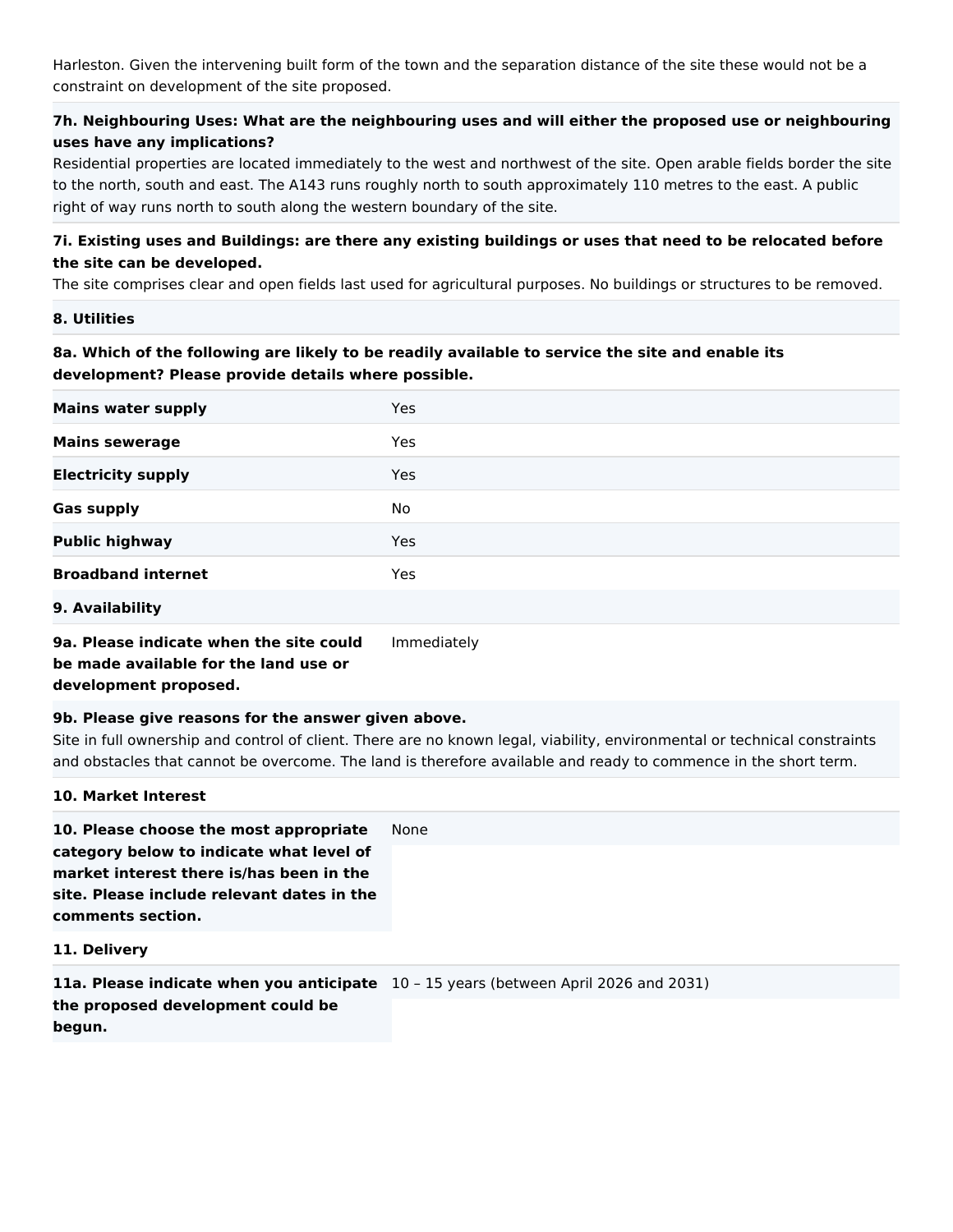| you think it would take to complete the<br>proposed development (if known)?                                                                                                                                                                                                                                                                                                                                                                                                |           |
|----------------------------------------------------------------------------------------------------------------------------------------------------------------------------------------------------------------------------------------------------------------------------------------------------------------------------------------------------------------------------------------------------------------------------------------------------------------------------|-----------|
| 12. Viability<br>This is the description of your section break.                                                                                                                                                                                                                                                                                                                                                                                                            |           |
| 12a. You acknowledge that there are<br>likely to be policy requirements and<br><b>Community Infrastructure Levy (CIL)</b><br>costs to be met which will be in addition<br>to the other development costs of the<br>site (depending on the type and scale of<br>land use proposed). These requirements<br>are likely to include but are not limited<br>to: Affordable Housing; Sports Pitches &<br><b>Children's Play Space and Community</b><br><b>Infrastructure Levy</b> | - I agree |
| 12b. Do you know if there are there any<br>abnormal costs that could affect the<br>viability of the site e.g. infrastructure,<br>demolition or ground conditions?                                                                                                                                                                                                                                                                                                          | <b>No</b> |
| 12d. Do you consider that the site is<br>currently viable for its proposed use<br>taking into account any and all current<br>planning policy and CIL considerations<br>and other abnormal development costs<br>associated with the site?<br>13. Other Relevant Information                                                                                                                                                                                                 | Yes       |

#### **14. Declaration**

I understand that:

Data Protection and Freedom of Information

The Data Controller of this information under the Data Protection Act 1998 will be Norfolk County Council, which will hold the data on behalf of Broadland District Council, Norwich City Council and South Norfolk District Council. The purposes of collecting this data are:

- to assist in the preparation of the Greater Norwich Local Plan
- to contact you, if necessary, regarding the answers given in your form
- to evaluate the development potential of the submitted site for the uses proposed within the form

#### Disclaimer

The Site Submission response forms received as part of the Greater Norwich Local Plan Regulation 18 Consultation will be published and made available for public viewing. By submitting this form you are consenting to the details about you and your individual sites being stored by Norfolk County Council, and the details being published for consultation purposes. Any information you consider to be confidential is clearly marked in the submitted response form and you have confirmed with the Council(s) in advance that such information can be kept confidential as instructed in the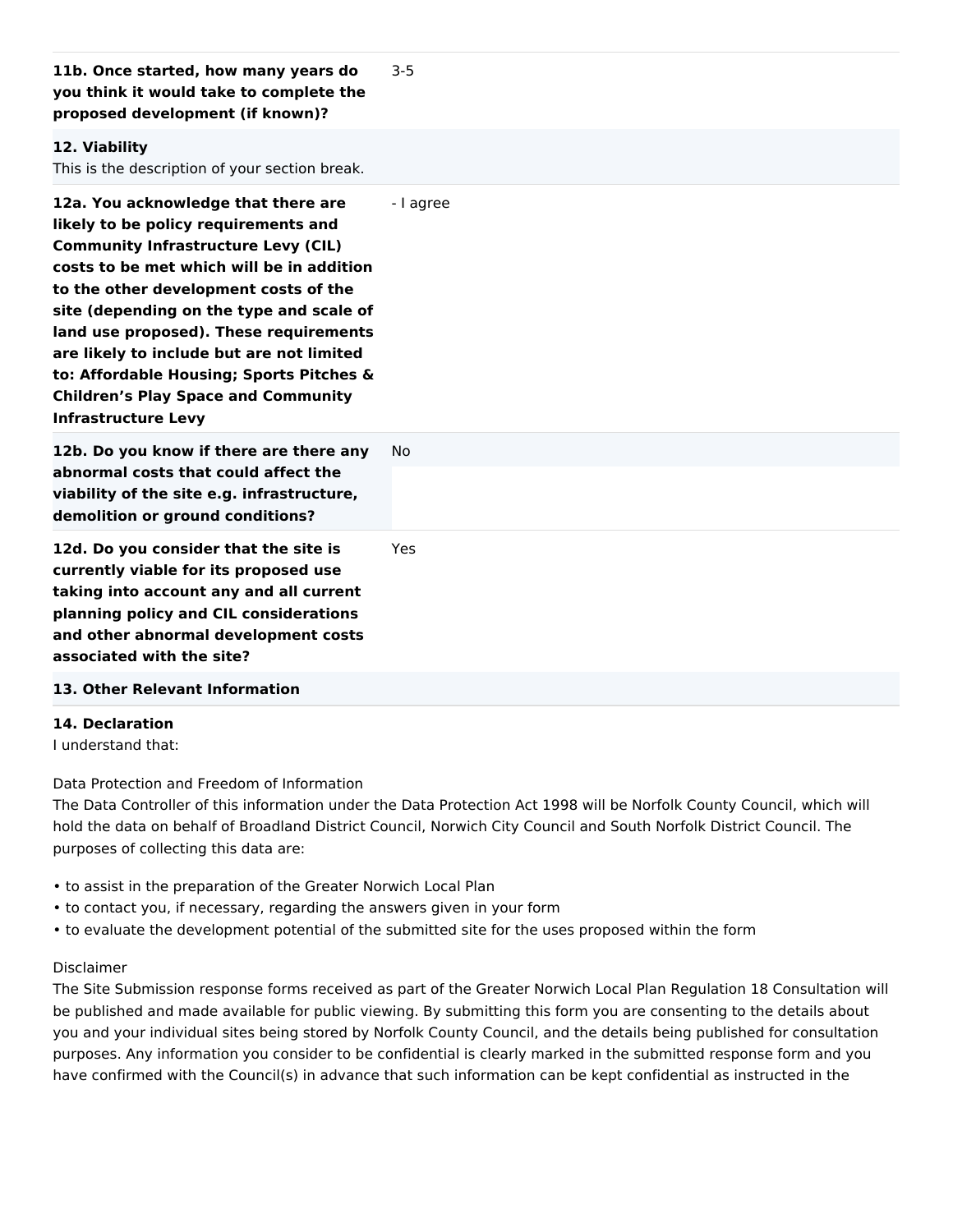Greater Norwich Local Plan: Regulation 18 "Growth Options" Consultation - Site Submission Guidance Notes.

I agree that the details within this form can be held by Norfolk County Council and that those details can be shared with Broadland District Council, Norwich City Council and South Norfolk District Council for the purposes specified in this declaration.

| <b>Name</b> | Christopher Hobson |
|-------------|--------------------|
| <b>Date</b> | Mar 21, 2018       |